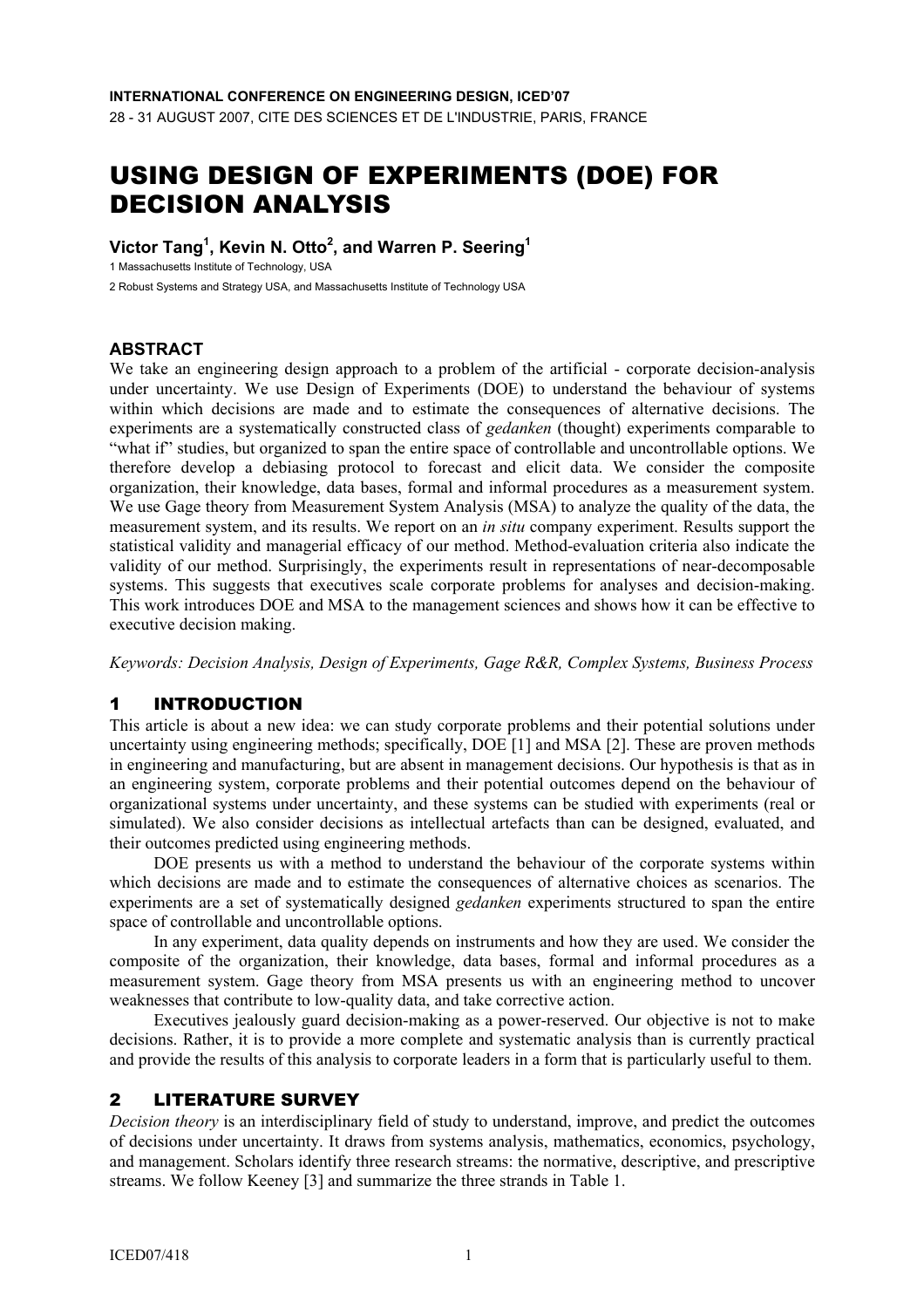|                            | normative                                               | descriptive                                     | prescriptive                                                       |
|----------------------------|---------------------------------------------------------|-------------------------------------------------|--------------------------------------------------------------------|
| focus                      | how people should<br>decide with logical<br>consistency | how and why people<br>decide the way they do    | prepare people to decide<br>and help them make better<br>decisions |
| criterion                  | theoretical adequacy                                    | empirical validity                              | efficacy and usefulness                                            |
| scope                      | all decisions                                           | classes of decisions tested                     | specific decision problems                                         |
| theoretical<br>foundations | axioms of<br>utility theory                             | psychology of beliefs and<br>preferences        | logic, normative and<br>descriptive theories                       |
| operational<br>focus       | analysis of alternatives.<br>determine preferences.     | prevent systematic errors in<br>decision-making | processes, procedures.<br>end-end decision life-cycle.             |
| judges                     | "theoretical sages"                                     | experimental researchers                        | applied analysts                                                   |

*Table 1. Summary of normative, descriptive, and prescriptive theories* 

 Normative theory is deals with the logical consistency of decision-making. A person's choices are *rational,* when their behaviour is consistent with the normative axioms of expected utility theory (EU) [4]. These axioms establish ideal standards for rationality. Though elegant, normative theory is not without paradoxes or inconsistencies [5], [6]. Moreover, perfect rationality far exceeds people's cognitive capabilities; therefore, they *satisfice* and do not maximize [7]. Simon [7] in his seminal work on organizational behaviour argues that bounded rationality is the fundamental operating mechanism in decision-making. We adopt this perspective of bounded rationality for our work.

 Descriptive theory concentrates on representations of how and why people make the decisions they do. For example, Prospect Theory posits that we think of value as changes in gains or losses [8]. In Social Judgment Theory, the decision maker aggregates cues and correlates them against the environment. Naturalistic Decision Making opts for descriptive realism. For example, Klein [9] studies contextually-complex decisions characterized by urgency, volatile and risky conditions such as combat. His work reveals that these decision-makers rely on a few factors and mental simulations that can be completed in a limited number of steps. We note that corporate decisions are also characterized by urgency, volatile and risky conditions, but with insufficient simulations.

 Prescriptive Decision Theory is about the practical application of normative and descriptive theories. Decision analysis is the discipline that seeks to help people and organizations make more insightful decisions and act more intelligently under uncertainties. Decision analysis includes the design of alternative choices, i.e. the task of "…logical balancing of the factors that influence a decision … these factors might be technical, economic, environmental, or competitive…" [10]. Decision analysis is boundedly rational. "There is no such thing as a final or complete analysis; there is only an economic analysis given the resources available [11]." We illustrate the diversity of decision analysis with a sample of four prescriptive theories (Table 2).

|                                       | <b>Utility Theory</b>                            | Imprecision                                 | <b>Real Options</b>                                        | AHP                                                        |
|---------------------------------------|--------------------------------------------------|---------------------------------------------|------------------------------------------------------------|------------------------------------------------------------|
| preference basis                      | utility                                          | preference                                  | monetary value                                             | importance                                                 |
| units                                 | utils                                            | preference                                  | monetary units                                             | unitless                                                   |
| foundations                           | Subjective expected<br>utility (SEU).            | Fuzzy sets and trade-<br>off functions.     | Temporal resolution<br>of uncertainty.                     | Scales for pairwise<br>comparisons.                        |
| principles                            | Normative axioms.                                | Trade-offs are not<br>additive.             | Sequential temporal<br>flexibility.                        | Linear ordering by<br>importance.                          |
| distinctive<br>processes<br>/analyses | Decision<br>representation.<br>Utility function. | Preference mapping<br>for improved insight. | Options: abandon,<br>stage, defer, grow,<br>scale, switch. | Factors hierarchy.<br>Analysis of pairwise<br>comparisons. |

| Table 2. Summary of four prescriptive theories |  |  |
|------------------------------------------------|--|--|
|                                                |  |  |

Five examples of prescriptive methods are: Ron Howard's method of decision analysis [10] and Keeney's Value Focused Thinking (VFT) [12] both of which use utility theory; Otto and Antonsson's method of imprecision [13], real options [14], and Analytic Hierarchy Process (AHP) [15]. Keefer, Kirkwood, and Corner [16] present a survey of decision analysis. We position our work in this paper as a prescriptive method (Table 3, next page). We present the highlights of our method in juxtaposition with Table 2. The remainder of this article is devoted to the explanation of Table 3.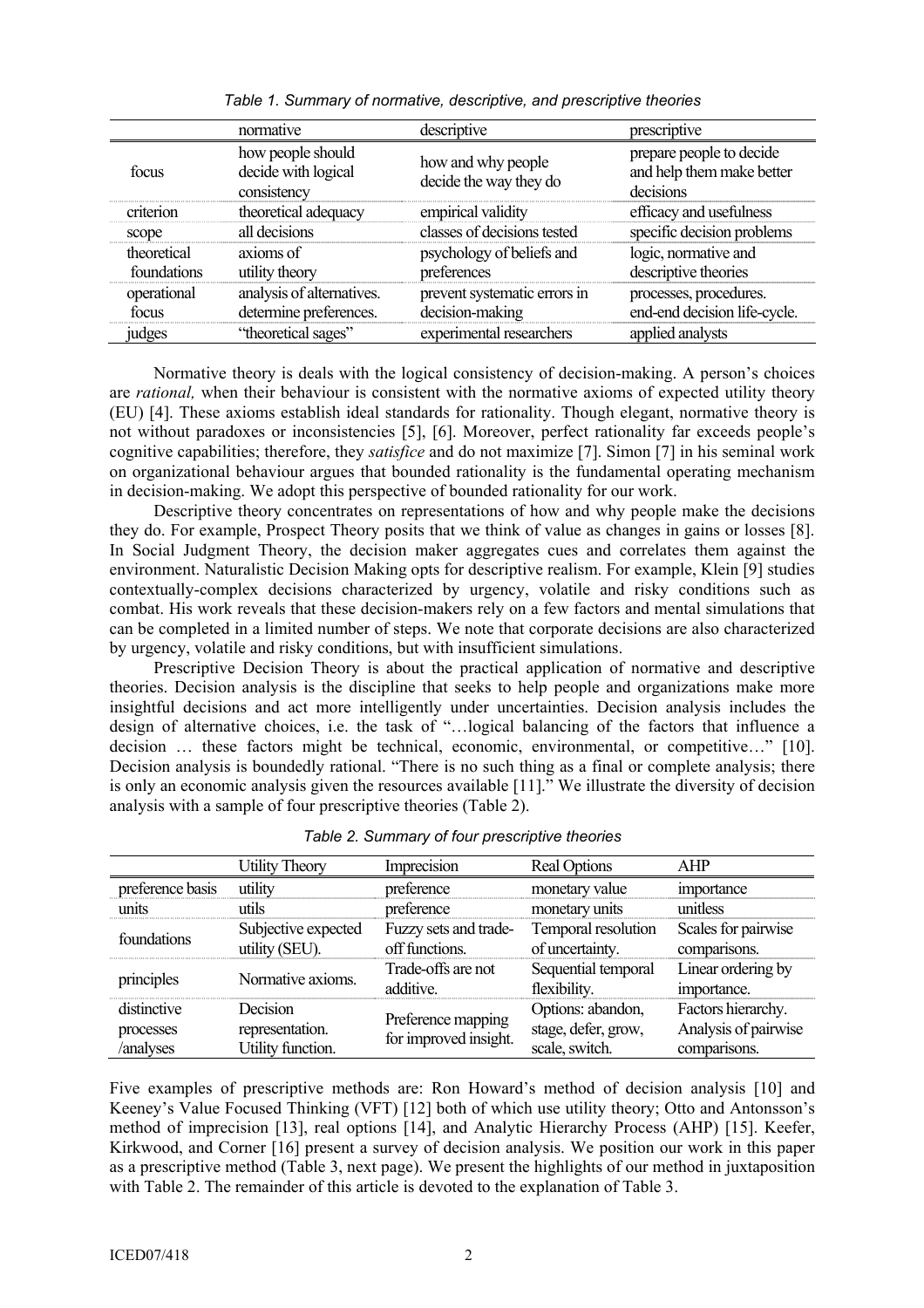| preference basis      | • more of output is better, or less is better, or require exact specified output |
|-----------------------|----------------------------------------------------------------------------------|
| units                 | • natural units specific to the decision situation                               |
|                       | • bounded rationality                                                            |
| foundations           | - design of experiments (DOE), Gage $R&R$                                        |
|                       | • research on bias from descriptive decision theory                              |
|                       | • unconstrained exploration of entire solution space                             |
| principles            | • unconstrained exploration of entire space of uncertainty                       |
|                       | • debiasing of elicited data                                                     |
| distinctive processes | • determining the quality of the input data                                      |
|                       | • construction of decision alternatives                                          |

*Table 3. Summary of our DOE-based method* 

# 3 HYPOTHESIS AND RESEARCH METHODS

## **3.1 Hypothesis and research question**

We take an engineering design approach to investigate corporate decisions and their outcomes under uncertainty. Our hypothesis is that as in an engineering system, corporate decisions and their potential consequences depend on the behaviour of business systems, which can be studied with experiments (real or simulated). We also consider decisions as intellectual artefacts that can be designed and tested using engineering methods. The research questions are: Is there support to indicate the efficacy and validity of such an approach? What can we learn about the systems that underpin decisions?

# **3.2 Protocol for experiments**

## *The canonical model for decision making*

The "canonical paradigm" [18] for decision making posits seven steps: (1) recognize a decision is needed, (2) define the problem or opportunity, (3) specify goals and objectives, (4) generate alternatives, (5) analyze alternatives, (6) select an alternative, and (7) learn about the decision. Simon notes: "The classical view of rationality provides no explanation of where alternate courses of action originate; it simply presents them as a free gift to the decision makers" [19]. Analysis has crowded out synthesis. We concentrate on step (4) in order to fill this gap.

## *Data-collection and forecasting protocol*

All decisions are based on forecasts about outcomes and preferences for those outcomes. Forecasts are subject to bias [6]. Overconfidence is one of the most pernicious biases in decision making [20]. It is therefore surprising that there is "... little evidence that debiasing techniques are frequently employed in actual practice [21]". But how do you debias? Scholars suggest:

- *Counter-argumentation.* This process requires the explicit articulation of the reasons why a forecast might be correct and also incorrect [22], [23]. Disconfirmatory information has a debiasing effect that enriches people's mental models about the decision that improves their ability to conceptualize alternatives [24]. Therefore, our forecasting protocol that includes counter-argumentation.
- *Anti-herding.* Herding refers to people's tendency to succumb to social pressures and produce forecasts that cluster together [25]. To avoid herding, our protocol forbids the disclosure of individual forecasts, but it encourages counter-argumentation. This is our non disclosure rule.
- *Accountability*. Accountability is an important factor in reducing bias [26], particularly when it is known before judgements are reached. Accountability can attenuate the bias of overconfidence and improve the accuracy of forecasting.

We embody these principles and our non-disclosure rule into our protocol. This process promotes more critical systems thinking that also diminishes information asymmetry among the team members engaged in the process. They are the hallmarks of our protocol.

## *Generation and analysis of decision alternatives*

We use DOE procedures to construct decision alternatives and to predict outcomes under uncertainty. To construct a decision alternative, one simply specifies an appropriate treatment. This way, we can explore the entire solution space and answer any "what if" questions decision makers wish to pose.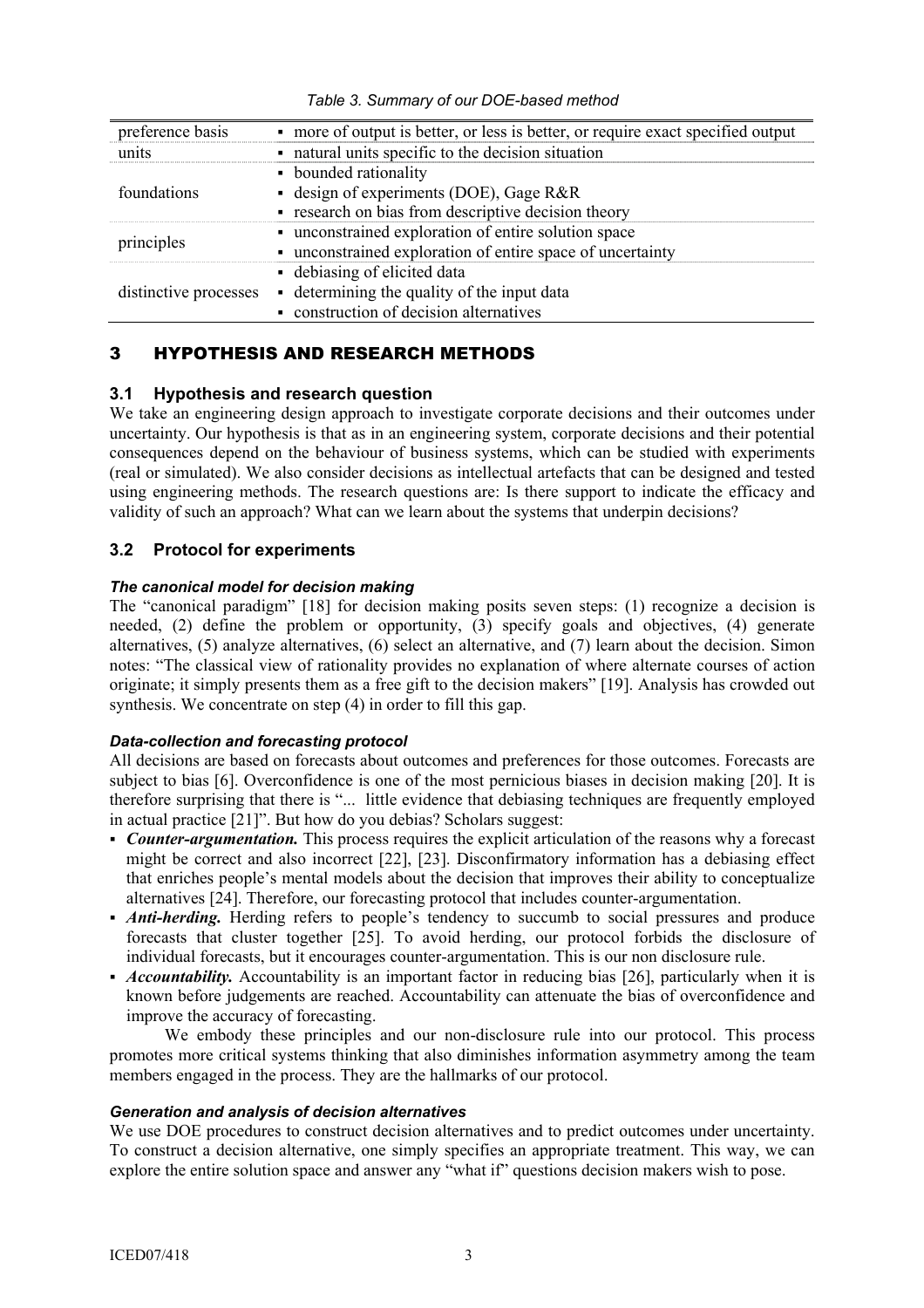#### *Experiment Validation*

We follow Yin [27] and Hoyle, Harris and Judd [28] and subject our experiments to tests of construct, internal, and external validity.

#### *Method validation*

Carroll and Johnson [29] specify six criteria for the evaluation of a method. We use these six criteria to evaluate our DOE-based decision analysis method.

# 4 INDUSTRIAL ILLUSTRATION: *IN SITU* EXPERIMENT

Prior to these experiments, we performed extensive simulations of our method using a comprehensive (>600 equations) system dynamics model of a real company. Then we performed two *in situ* experiments, one in the US and the other Japan. Due to space limitations, we present the American experiment in this article. All experiments and simulations can be found in Tang [30].

## **4.1 Experiment with a US manufacturing company**

We will call the company High-Tech Electronics Manufacturing. HiTEM is a contract manufacturer. It has plants in the US, Asia, and Europe. Adapting the canonical paradigm, we specified and used the experimental protocol below (Table 4) for this company experiment.

|    | Framing the problem        | • Understand the decision situation, goals and objectives.<br>• Specify the problem in DOE normal form                   |
|----|----------------------------|--------------------------------------------------------------------------------------------------------------------------|
|    | Establish the base line    | • Forecast the business-as-usual (BAU) case                                                                              |
|    | Forecast the sample space  | • Forecast the sample space in three uncontrollable environments                                                         |
|    | Analyze the data           | • Analyze summary statistics and test treatments<br>• Analyze gage R&R statistics                                        |
|    | Analyze alternatives       | • Construct and analyze alternatives                                                                                     |
| 6. | Learning from the decision | • Summarize findings and lessons from the experiment<br>• Analyze validity of the experiment and the decision's quality. |

#### *Table 4. Experimental protocol*

## **4.2 Framing the Problem**

#### *The Decision Situation*

HiTEM has not made a profit in three years. The newly appointed president must turn a profit in six months. He wanted to know what strategic alternatives, in addition to his own, were possible. He appointed a five-person task force to work with us. Task force members were from manufacturing, marketing, finance, and operations.

#### *Framing decision in our DOE normal form*

The "problem" and "outcomes" (Table 5) have already been addressed. The "controllable variables", SG&A, COGS, and sales are the usual expense, cost, and revenue items. The plan was to alter the customer-portfolio mix by shedding customers that do not contribute a designated level of profit. "Financing" meant selling unprofitable plants in Mexico or China for a one-time cash flow.

| problem        | survival                          |                            |                            |
|----------------|-----------------------------------|----------------------------|----------------------------|
| outcomes       | profitability in 6 months         |                            |                            |
| controllable   | . 1. $SG&A$                       | .3. Capacity Utilization   | .5. Sales                  |
| variables      | $2$ COGS                          | .4. customer portfolio mix | .6. Financing              |
| uncontrollable | . 1. change in demand             | 3. banker actions          |                            |
| variables      | .2. senior executive interactions |                            | 4. loss of critical skills |

*Table 5. Framing of HiTEM's decision situation in DOE normal form* 

The next step was to bracket the limits of the controllable variables (Table 6). "Level 3" was specified as doable, but only with a very strong effort. "Level 1" was the lowest acceptable-level of managerial performance. The \* entries represent current level of operations, i.e. "business-as-usual" (BAU).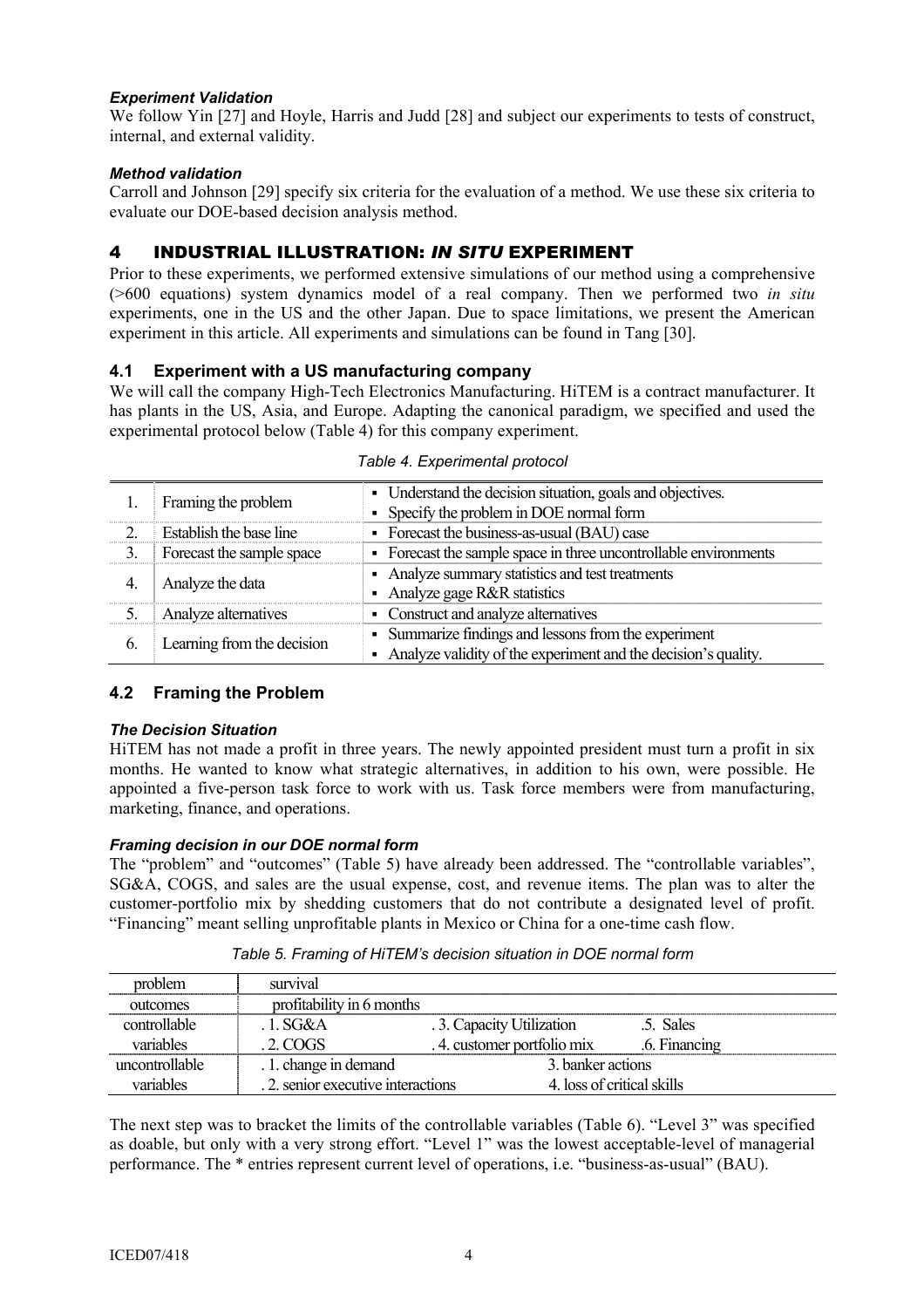| controllable   | level 1                | level 2                           | level 3                            |  |
|----------------|------------------------|-----------------------------------|------------------------------------|--|
| SG&A           | $$54 M + 10\%$         | $$54 M*$                          | $$54 M - 10\%$                     |  |
| YY Y Y         | $$651 M + 2\%$         | $$651 M*$                         | $$651 M - 2\%$                     |  |
| plant capacity | 40% utilization        | $60\%$ utilization $*$            | 80% utilization                    |  |
| customer       | No change. Retain      | dev. $\lt 10\%$ , A&T $\lt 6\%$ , | dev. $\lt 20\%$ , A&T $\lt 12\%$ , |  |
| portfolio mix  | current customer mix * | manufacturing $<$ 4%              | manufacturing $< 8\%$              |  |
| sales          | $$690 M - 5\%$         | \$690 M *                         | $$690 M + 5\%$                     |  |
|                | cash shortfall *       | Divest Mexico plant.              | Divest China plant.                |  |
| financing      | of \$10 M annualized   | vields \$12M annualized           | yields \$25M annualized            |  |
|                |                        |                                   |                                    |  |

*Table 6. Controllable variables and levels* 

Uncontrollable variables are those management cannot, or are very costly to control, but have a direct impact on the desired outcome (Table 7). "Level 3" is the best, but realistic, condition. "Level 2" is the current condition, denoted by \*. "Level 1" is the worst, but possible, uncontrollable condition. To determine the limits in Table 6 and 7, team members were free to consult with their staffs.

|  | Table 7. Uncontrollable variables and levels |  |  |
|--|----------------------------------------------|--|--|
|--|----------------------------------------------|--|--|

| uncontrollable                        | level 1                                       | level 2                                                                                             | level 3                                                                                     |
|---------------------------------------|-----------------------------------------------|-----------------------------------------------------------------------------------------------------|---------------------------------------------------------------------------------------------|
| change in<br>demand                   | change causes $> 5\%$<br>loss of gross profit | no change *                                                                                         | change causes $> 5\%$ gain of gross<br>profit                                               |
| senior executive<br>interactions      | no change *<br>same as level 2.               | Senior executives rarely deal<br>openly with differences. End-runs<br>are routine and disruptive. * | Senior executives are open and<br>discuss differences. There is<br>strong management unity. |
| banker actions                        | banks end business<br>with HiTEM              | no change *                                                                                         | banks cooperate with HiTEM<br>and relax terms                                               |
| loss of critical-<br>skills personnel | $lose \geq 3$ from critical<br>skills list    | no change *                                                                                         | gain 1 or 2 highly qualified skills                                                         |

\* current environmental conditions

For a specific configuration of the controllable variables, we use an ordered 6-tuple; e.g. (2,1,2,2,3,2) that means variable 1 at level 2, variable 2 at level 1, and so on. We use a 4-tuple for a configuration of uncontrollable variables. So,  $[(2,2,2,1,2,1);(2,2,2,2)]$  is BAU in the current decision situation.

## *Experimental data-set structure*

We use an  $L_{18}$  array for our core data set (Table 8). We augment our  $L_{18}$  with the BAU treatment and the high-leverage "test treatments" 19, 20, 21, and 22, which are obtained using the Hat matrix. We compound the uncontrollable variables into the current  $(2,2,2,2)$ , worst  $(1,2,1,1)$ , and best  $(3,3,3,3)$ uncontrollable environments as specified by the team.

## **Establishing the base line: Forecasting BAU and Counter-argumentation**

Each team member individually forecasts profit for BAU six months out for the three uncontrollable environments (cells *a, b, c* in Table 8). Disclosing each other's forecast was prohibited. Next, we direct each team member to write three reasons why their forecast is accurate and three reasons why not. We get 15 reasons why the forecasts are accurate and 15 opposing reasons. The team is then directed to read and debate all 30 reasons. After this discussion, they forecast the BAU treatments a second time. The non-disclosure rule still applies. Table 9 is a summary of the data from the above procedure. Note that the dispersion of the data from round 1 to round 2 declines. The group has learned from each other through the information transfer generated from our counter-argumentation process.

## **Forecasting the sample space**

With this learning, we ask each team member to populate the entire data set similar to Table 8, where the rows were randomized differently. Each team member made 23\*3= 69 forecasts, 23 treatments in three environments. We had a total of 69\*5= 345 forecasts. The non-disclosure rules applied as before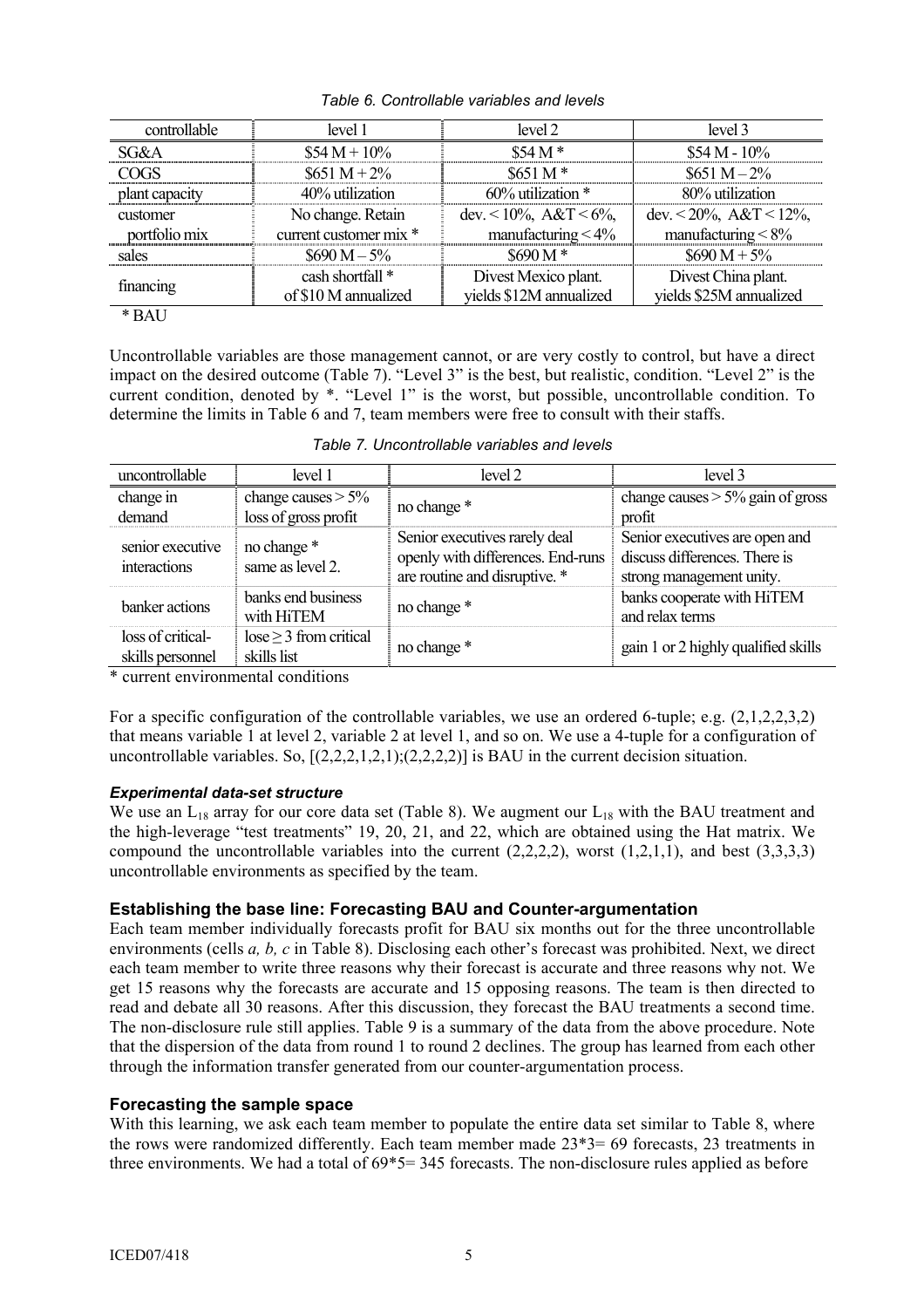|                | controllable factors    |                         |                |                | uncontrollable factors' levels |                         |                  |                  | uncontrollable factors |                                        |
|----------------|-------------------------|-------------------------|----------------|----------------|--------------------------------|-------------------------|------------------|------------------|------------------------|----------------------------------------|
|                |                         |                         |                |                |                                |                         | level 2          | level 1          | level 3                | $\leftarrow$ cust./demand change       |
|                |                         |                         |                |                |                                |                         | level 2          | level 2          | level 3                | $\leftarrow$ senior exec. interactions |
| treatment      |                         | COGS                    | capacity       | portfolio      |                                | financing               | level 2          | level 1          | level 3                | $\leftarrow$ banker actions            |
|                | SG&A                    |                         |                |                | sales                          |                         | level 2          | level 1          | level 3                | $\leftarrow$ critical skills           |
|                |                         |                         |                |                |                                |                         | current          | worst            | best                   |                                        |
| <b>BAU</b>     | $\overline{2}$          | $\overline{2}$          | $\overline{2}$ | 1              | $\overline{2}$                 | $\mathbf{1}$            | $\boldsymbol{a}$ | $\boldsymbol{b}$ | $\boldsymbol{c}$       | <b>BAU</b> treatment                   |
| 1              | 1                       | $\mathbf{1}$            | $\mathbf{1}$   | 1              | 1                              | 1                       |                  |                  |                        | $L_{18}$ treatment 1                   |
| $\overline{c}$ | 1                       | $\overline{c}$          | $\overline{2}$ | $\overline{2}$ | $\overline{c}$                 | $\overline{2}$          |                  |                  |                        | $L_{18}$ treatment 2                   |
| 3              | 3                       | 3                       | 3              | $\overline{3}$ | 3                              | $\overline{\mathbf{3}}$ |                  |                  |                        | $L_{18}$ treatment 3                   |
| $\overline{4}$ | $\overline{2}$          | $\mathbf{1}$            | $\mathbf{1}$   | $\overline{2}$ | $\overline{2}$                 | $\overline{3}$          |                  |                  |                        | $L_{18}$ treatment 4                   |
| 5              | $\overline{c}$          | $\overline{2}$          | $\overline{2}$ | 3              | $\overline{3}$                 | 1                       |                  |                  |                        | $L_{18}$ treatment 5                   |
| 6              | $\overline{2}$          | $\overline{3}$          | 3              | $\mathbf{1}$   | $\mathbf{1}$                   | $\overline{2}$          |                  |                  |                        | $L_{18}$ treatment 6                   |
| 7              | $\overline{3}$          | $\mathbf{1}$            | $\overline{2}$ | 1              | 3                              | $\overline{2}$          |                  |                  |                        | $L_{18}$ treatment 7                   |
| 8              | 3                       | $\overline{2}$          | 3              | $\overline{2}$ | $\mathbf{1}$                   | 3                       |                  |                  |                        | $L_{18}$ treatment 8                   |
| 9              | 3                       | $\overline{3}$          | $\mathbf{1}$   | 3              | $\overline{2}$                 | 1                       |                  |                  |                        | $L_{18}$ treatment 9                   |
| 10             | 1                       | $\mathbf{1}$            | 3              | 3              | $\overline{2}$                 | $\overline{2}$          |                  |                  |                        | $L_{18}$ treatment 10                  |
| 11             | 1                       | $\overline{c}$          | 1              | $\mathbf{1}$   | 3                              | 3                       |                  |                  |                        | $L_{18}$ treatment 11                  |
| 12             | $\mathbf{1}$            | $\overline{\mathbf{3}}$ | $\overline{c}$ | $\overline{c}$ | 1                              | 1                       |                  |                  |                        | $L_{18}$ treatment 12                  |
| 13             | $\overline{c}$          | $\mathbf 1$             | $\overline{2}$ | 3              | 1                              | 3                       |                  |                  |                        | $L_{18}$ treatment 13                  |
| 14             | $\overline{c}$          | $\overline{2}$          | 3              | $\mathbf{1}$   | $\overline{2}$                 | 1                       |                  |                  |                        | $L_{18}$ treatment 14                  |
| 15             | $\overline{c}$          | $\overline{\mathbf{3}}$ | $\mathbf{1}$   | $\overline{c}$ | 3                              | $\overline{c}$          |                  |                  |                        | $L_{18}$ treatment 15                  |
| 16             | $\overline{\mathbf{3}}$ | $\mathbf{1}$            | 3              | $\overline{2}$ | $\overline{3}$                 | 1                       |                  |                  |                        | $L_{18}$ treatment 16                  |
| 17             | 3                       | $\overline{2}$          | $\mathbf{1}$   | 3              | 1                              | $\overline{2}$          |                  |                  |                        | $L_{18}$ treatment 17                  |
| 18             | $\overline{3}$          | 3                       | $\overline{2}$ | $\mathbf{1}$   | $\overline{c}$                 | 3                       |                  |                  |                        | $L_{18}$ treatment 18                  |
| 19             | 3                       | $\mathbf{1}$            | $\overline{3}$ | 1              | 1                              | 3                       |                  |                  |                        | test treatment $#I$                    |
| 20             | 1                       | $\overline{3}$          | $\mathbf{1}$   | 3              | $\overline{\mathbf{3}}$        | 3                       |                  |                  |                        | test treatment $#2$                    |
| 21             | 1                       | $\overline{3}$          | 3              | $\mathbf{1}$   | $\mathbf{1}$                   | 3                       |                  |                  |                        | test treatment # 3                     |
| 22             | 3                       | $\overline{2}$          | 3              | 3              | 1                              | 1                       |                  |                  |                        | test treatment #4                      |

*Table 8. Data set structure for the HiTEM experiment* 

*Table 9. BAU forecasts dispersions decline between round 1 and round 2* 

| <b>BAU</b> forecasts | average profit \$M |         | standard deviation |         |          |  |
|----------------------|--------------------|---------|--------------------|---------|----------|--|
|                      | round              | round 2 | round              | round 2 | change   |  |
| current environment  | $-5.5$             | $-5.5$  |                    |         | declined |  |
| worst environment    | $-10.9$            | $-9.75$ |                    |         | declined |  |
| best environment     | -4.28              | $-513$  |                    |         | declined |  |

## **Forecasting the sample space**

With this learning, we ask each team member to populate the entire data set similar to Table 8, where the rows were randomized differently. Each team member made 23\*3= 69 forecasts, 23 treatments in three environments. We had a total of 69\*5= 345 forecasts. The non-disclosure rules applied as before.

## **4.5 Analyzing the data**

#### *ANOVA summary statistics*

Table 10 shows the ANOVA and residual statistics for all three environments. For HiTEM, a contract manufacturer, COGS is the dominant controllable variable. The controllable variables are strong predictors (p<<0.05) of the profit outcome (except for *capacity* and *financing* in the best environment). The p and  $\mathbb{R}^2$  values suggest that the appropriate controllable variables were selected. Residual statistics ( $p \ge 0.05$ ) show they are not carriers of significant information. In the worst environment, we removed outliers (difficult to forecast treatments). We use Table 8 in its entirety to analyze interactions because it gives us more dof's. There are statistically significant interactions, but their contribution to the outcome is small. This suggests that HiTEM's system behaviour is near decomposable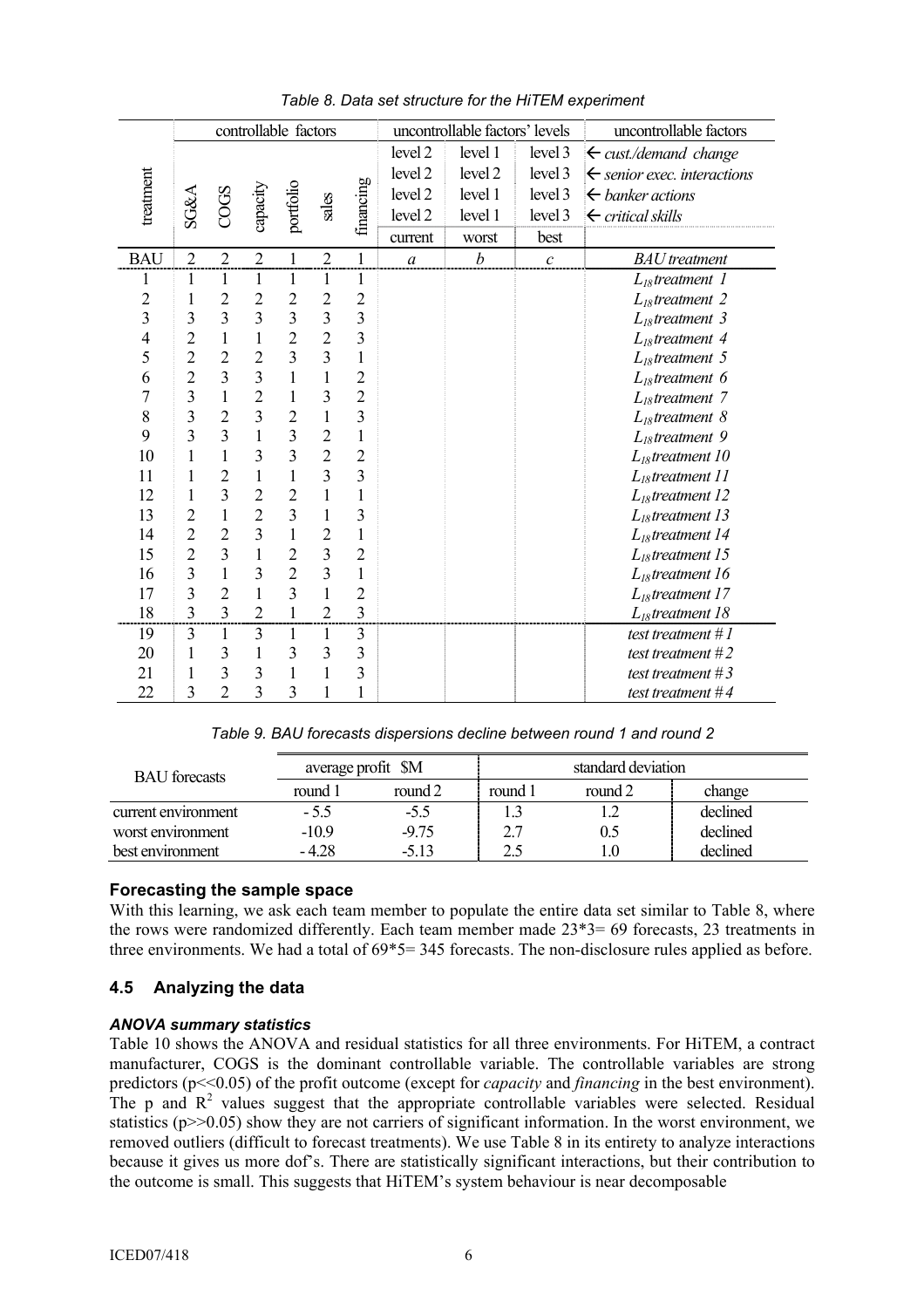|             |                                             | current environment |                                         | worst environment |                     |                          | best environment          |                     |       |
|-------------|---------------------------------------------|---------------------|-----------------------------------------|-------------------|---------------------|--------------------------|---------------------------|---------------------|-------|
|             | adj MS                                      | $MS_{\text{adi}}$ % | n                                       | adj MS            | $MS_{\text{adj}}$ % | p                        | adj MS                    | $MS_{\text{adj}}$ % |       |
| SG&A        | 56.82                                       | 7.6                 | 0.000                                   | 73.8              | 9.1                 | 0.000                    | 56.6                      | 8.3                 | 0.001 |
| <b>COGS</b> | 569.3                                       | 76.2                | 0.000                                   | 622.8             | 76.6                | 0.000                    | 532.                      | 78.                 | 0.000 |
| capacity    | 14.6                                        | 2.                  | 0.017                                   | 36.9              | 4.5                 | 0.001                    | 8.33                      | 1.2                 | 0.204 |
| portfolio   | 37.1                                        | 5.                  | 0.000                                   | 26.6              | 3.3                 | 0.000                    | 36.4                      | 5.3                 | 0.002 |
| sales       | 51.5                                        | 6.9                 | 0.000                                   | 28.2              | 3.5                 | 0.003                    | 37.3                      | 5.5                 | 0.009 |
| financing   | 13.5                                        | 2.1                 | 0.006                                   | 21.7              | 2.7                 | 0.001                    | 6.5                       | 1.0                 | 0.283 |
| error       | 2.4                                         | 0.3                 | $\overline{\phantom{a}}$                | 3.0               | 0.4                 | $\overline{\phantom{a}}$ | 5.1                       | 0.7                 |       |
| total       | 747.1                                       | 100%                |                                         | 813.1             | 100%                |                          | 682.2                     | 100%                |       |
|             | $R^2_{\text{adi}} 81.7\%$<br>$R^2$<br>83.8% |                     | $R^2_{\text{adj}}$ 79.6%<br>$R^2$ 81.9% |                   | $R^2$ 69.3%         |                          | $R^2_{\text{adi}} 65.4\%$ |                     |       |
| residuals   |                                             | 0.310<br>AD         |                                         | 0.409<br>AD       |                     |                          | 0.468<br>AD               |                     |       |
|             |                                             | 0.548<br>n          |                                         |                   | 0.338<br>n          |                          |                           | 0.243<br>n          |       |

*Table 10. ANOVA for team forecasts for current, worst, and best environments (N=72)* 

*Table 11. Interactions of controllable variables* 

| 2 factor interactions       | current environment |       | worst environment |                                                                                                                      | best environment |       |
|-----------------------------|---------------------|-------|-------------------|----------------------------------------------------------------------------------------------------------------------|------------------|-------|
|                             | adj MS $%$          |       | adj MS $%$        |                                                                                                                      | adj MS $%$       |       |
| COGS*sales                  | 197%                | 0.079 |                   |                                                                                                                      |                  |       |
| COGS*capacity utilization   |                     |       | 1.16%             | 0.08                                                                                                                 |                  |       |
| customer portfolio*sales    |                     |       | $0.9\%$           | 0.05                                                                                                                 |                  |       |
| customer portfolio*capacity |                     |       |                   |                                                                                                                      | $1.31\%$         | 0.008 |
|                             |                     |       |                   | $R^2$ 90.2 % $R^2_{\text{adj}}$ 88.9 % $R^2$ 97.6 % $R^2_{\text{adj}}$ 97.2 % $R^2$ 89.2 % $R^2_{\text{adj}}$ 87.6 % |                  |       |

## *Gage R&R summary statistics*

How "good" are the forecasts and the data produced? We apply the Gage R&R to explore this question. Gage  $R\&R$  is used to analyze the sources of variation in a measurement system. We consider the team members who are forecasting the outcomes of experiments, their knowledge, data bases, formal and informal procedures, and their network of contacts as a *measurement system*. We adopt the MSA term, *"operator",* to designate each team member who, instead of measuring a manufactured part, is making a forecast.

 To obtain reproducibility and repeatability statistics, we use the four test treatments and the BAU treatment (Table 8). For these treatments, we use each operator's forecast and compare it against the value we derive using our  $L_{18}$  array. This comparison is used to test the quality of the forecast data.

- *Reproducibility.* Figure 1 (left panel) shows the forecasts for the four test treatments BAU, in the current environments, from our five operators. Operator 4's forecasts show a positive bias, while the other forecasts exhibit much less variation. They show more *reproducibility.*
- **Repeatability.** In a similar manner, we subject our four test treatments and BAU treatments to the tests of repeatability. Figure 1 (right panel) shows typical results of an operator. The graphs are "close" suggesting repeatability and that the operator was not guessing randomly.



*Figure 1. Sources of variability for forecasts*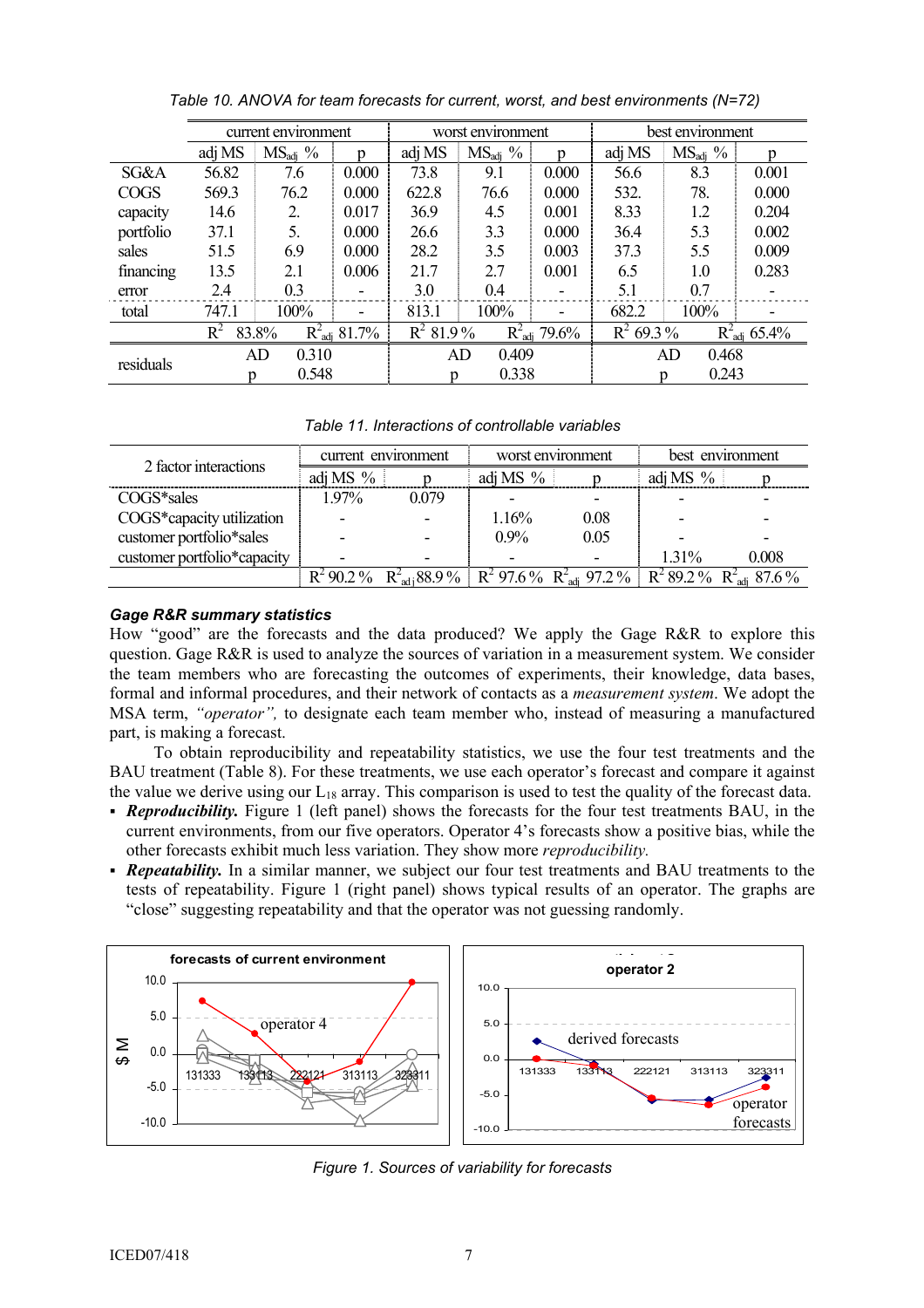Table 12 shows our Gage R&R statistics. (We removed operator #4's data due to its excessive bias). The p values for treatment, operator, operator**\***treatment, and repeatability are statistically significant ( $p \ll 0.05$ ). Of the total variation,  $7.07\%$  is from repeatability, 11.00% from reproducibility, and 81.92% from part-part.

| Two-Way ANOVA Table With Interaction |       |         |              |       |       |
|--------------------------------------|-------|---------|--------------|-------|-------|
| Source                               | DF    | SS      | <b>MS</b>    | F     | p     |
| treatment                            | 4     | 299.10  | 74.77        | 38.26 | 0.000 |
| operator                             | 3     | 25.01   | 8.34         | 4.23  | 0.029 |
| treatment*operator                   | 12    | 23.46   | 1.95         | 2.49  | 0.035 |
| repeatability                        | 20    | 15.72   | 0.79         |       |       |
| Total                                | 39    | 363.28  |              |       |       |
| Gage R&R                             |       |         |              |       |       |
| Source                               |       | VarComp | % of VarComp |       |       |
| Total Gage R&R                       |       | 2.01    | 18.01        |       |       |
| Repeatability                        |       | 0.79    | 7.07         |       |       |
| Reproducibility                      |       | 1.22    | 11.00        |       |       |
| operator                             |       | 0.64    | 5.74         |       |       |
| operator*treatment                   |       | 0.58    | 5.26         |       |       |
| Part-to-Part                         | 9.10  |         | 81.92        |       |       |
| <b>Total Variation</b>               | 11.11 |         | 100.00       |       |       |

*Table 12. ANOVA for measurement variances* 

The manufacturing heuristic for a quality measurement system is 90% part-to-part variation, 5% each for repeatability and reproducibility [2]. However, we do not find any literature to inform us whether this heuristic applies in equal measure in our domain. This is an open area for further research.

#### **4.6 Construction and analysis of alternatives**

Given the forecasts for the frugal  $L_{18}$  set of controllable choices, we can construct forecasts for all possible sets of choices. One simply specifies a treatment that fits the alternative choice. The president was being pressured to improve the BAU (current situation) by changing one single controllable variable. We constructed those alternatives. None meets the profit objective and neither would a twofactor improvement policy (except in the best environment). Table 13 shows a few cases.

| strategic alternatives vs. BAU |                                            |         | derived profit \$ M |         |
|--------------------------------|--------------------------------------------|---------|---------------------|---------|
|                                |                                            |         | environment         |         |
|                                |                                            | current | worst               | best    |
| 2,2,2,1,2,1                    | <b>BAU</b>                                 | $-5.54$ | $-9.40$             | $-2.89$ |
| 2.3.2.2.2.1                    | $BAU \oplus [COGS +] \oplus [portfolio +]$ | $-0.40$ | $-424$              | 2.18    |
| 3,3,2,1,2,1                    | $BAU \oplus [COGS +] \oplus [SG\&A+]$      | $-0.86$ | $-4.79$             | 1.65    |
| 2,3,3,1,3,1                    | $BAU \oplus [COGS +] \oplus [finance +]$   | $-1.40$ | $-4.67$             | 1.82    |
| 3,2,2,2,2,1                    | $BAU \oplus [portfolio+] \oplus [SGA+]$    | $-2.71$ | $-6.61$             | 0.07    |
| 3,2,2,1,2,2                    | $BAU \oplus [sales+] \oplus [SGA+]$        | $-3.25$ | $-7.15$             | $-0.68$ |

*Table 13. Derived predictions for strategic alternatives* 

⊕ means set the variable identified by [variable+] at next higher level in the BAU 6-tuple.

HiTEM's president stated that (3,2.5,2,2,1.5,1.5) was realistically all he could do, i.e. downsize the sales force to reduce SG&A (and expect a decline in sales) and reduce manufacturing labor to reduce COGS. He was less sanguine that he could increase plant capacity sufficiently to influence profitability. He also judged that with a reduced sales force he could not take effective action on the customer-mix issue. Finally to mitigate the anticipated cash shortfall of \$10M, he was prepared to sell unused company real estate if he could not find buyers for the plants Mexico and China. Calculations for these variations yield Table 14.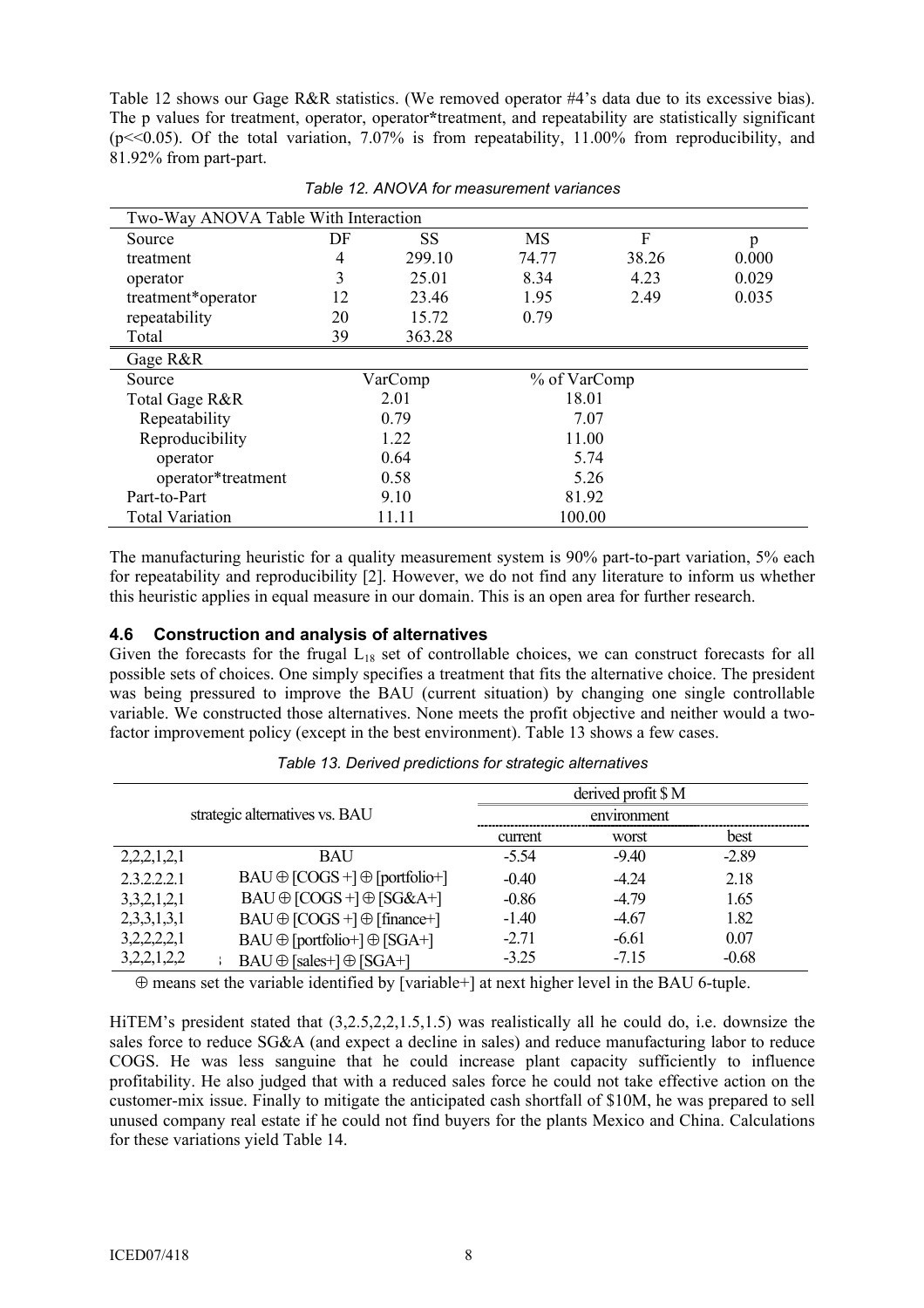| variations of Realistic Strategy vs. BAU |                                        | derived profit $\ S M, \sigma$ |                   |                  |  |
|------------------------------------------|----------------------------------------|--------------------------------|-------------------|------------------|--|
|                                          |                                        | current                        | worst             | best             |  |
| (2,2,2,1,2,1)                            | <b>BAU</b>                             | $$-5.54 M, 1.29$               | $$ -9.40 M, 1.06$ | $$-2.89 M, 1.59$ |  |
| (3,2.5,2,2,1.5,1.5)                      | realistic                              | $$-1.13 M, 1.00$               | $$-4.46 M, 1.11$  | \$1.59 M, 0.44   |  |
| (3,2.5,2,2,1.5,3)                        | realistic $\oplus$ [China divestiture] | \$0.05 M, 1.24                 | $$ -3.20 M, 0.83$ | \$2.38 M, 0.74   |  |

*Table 14. Derived predictions for variations of realistic strategy* 

The realistic strategy will outperform BAU in every environment. The factors that improve are SG&A, COGS, customer portfolio (e.g. COGS moves from level 2 to level 2.5), and financing - the variables that strongly impact profit, but they cannot turn around the company except in the best environment. Divestiture of the China plant in the realistic strategy can make HiTEM break even. In the current environment, there is less variation in the realistic strategy chosen by the president. It is less risky.

# **4.7 Findings**

# *The method is useful and the protocol is an effective blueprint for experiments*

HiTEM's president and his team were enthusiastic about the method and took immediate action. The following are examples of written feedback from the team.

"the debate created by having to validate or disprove our actions [was useful]."

"approach will make better decisions."

Table 15 summarizes the findings. It was surprising that forecasting the entire data set and the test treatments took substantially less the time than forecasting the BAU treatment. This suggests that the team can forecast complex scenarios, even under pressure.

| Framing the problem            | The DOE normal form is a useful framework to specify the decision situation, the<br>controllable and the uncertainty space using the uncontrollable variables.                                                                        |  |  |
|--------------------------------|---------------------------------------------------------------------------------------------------------------------------------------------------------------------------------------------------------------------------------------|--|--|
| Establish the base line        | Counter-argumentation process works well. It promotes individual and team learning.                                                                                                                                                   |  |  |
| Forecast treatments            | Post counter-argumentation, the team readily forecasts many complex treatments.                                                                                                                                                       |  |  |
| Analyze the data               | Controllable variables are strong predictors $(p<0.05$ with rare exceptions) of outcome<br>Controllable variables interactions are small.<br>Summary statistics indicate that the team is able to identify the appropriate variables. |  |  |
| Analyze alternatives           | Can construct any "what if" alternative and derive the outcome of any alternative                                                                                                                                                     |  |  |
| Learning about the<br>decision | President and the team enthusiastic about the method, analysis, and findings.<br>Good external correspondence of derived results                                                                                                      |  |  |

*Table 15. Summary of findings about our protocol* 

## *There is support for experimental validity*

- *Construct validity.* We have construct validity. We have a conceptual framework for our experiment that is actionable using independent and dependent variables. Our framework is specified by our DOE normal form (Tables 5, 6, 7). The independent variables are the six controllable and the four uncontrollable variables. Profit is the dependent variable. Our protocol and DOE procedures make the framework operational. ANOVA data show that the controllable variables are strong predictors  $(p \ll 0.05)$  of the profit outcome except for capacity and financing in the best environment.
- *Internal validity.* Experts must judge the effects of the independent variables on the dependent variables to be consistently credible with their domain knowledge of the phenomenon under study. As domain experts, HiTEM's president and the working team judged that the independent variables exert their influence on the dependent variable (profit) in a valid manner (Figure 2).
- *External validity*. We need to show that this method is generalizable to a larger population. Another field experiment is documented in Tang [28]. Results suggest that the method is sufficiently general for many other corporate decisions. Clearly, however, more experiments are called for.
- *Reliability*. Can we repeat key experimental procedures with consistent results? We used two rounds of forecasts for BAU. Using Gage R&R, we obtained measures for repeatability, reproducibility, and part-part variation. We noted our protocol reduced the dispersion of the forecasts.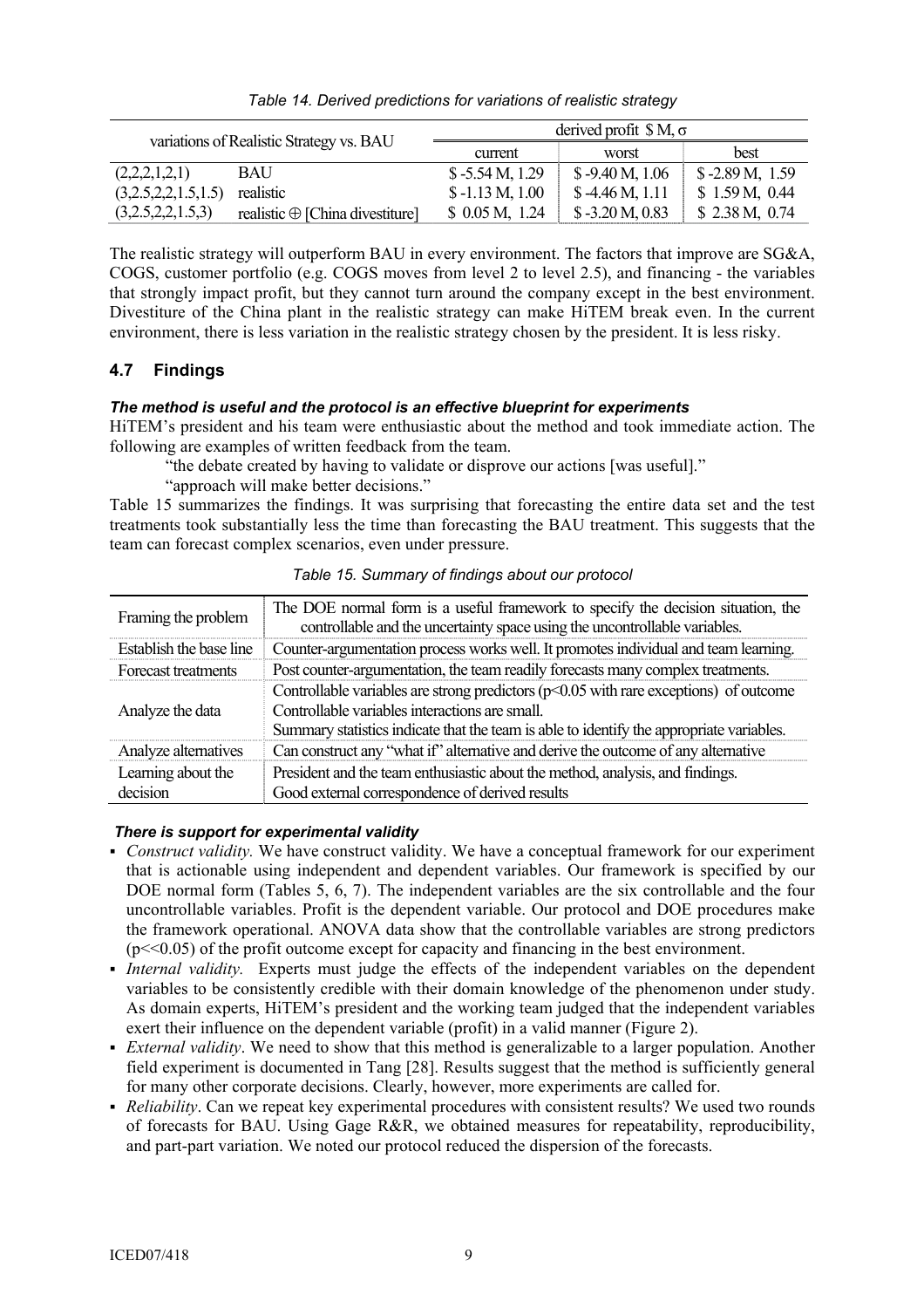



*Our method passes tests of validity.* Carroll and Johnson [29] specify six criteria for evaluating methods (Table 16). From this evaluation, we infer the validity of our decision analysis method.

*Table 16. Caroll and Johnson's criteria for method evaluation and findings* 

**Discovery.** power to uncover new phenomena

- phenomenological behaviour of corporate systems and processes
- system behaviour of the business processes are nearly decomposable
- repeatability and reproducibility of corporate forecasting composite

**Understanding .** valid constructs that uncover mechanisms

- behaviour of corporate processes determined by controllable and uncontrollable variables.
- the uncertainty space can be characterized with uncontrollable variables
- **Prediction.** ability to make predictions based on rules of logic or mathematics
	- derivation of the output of any decision alternative under any specified uncertainty conditions

**Prescriptive control.** capability to modify the decision process and prescriptions

- construction of alternatives that trades-off performance and risk
- generation of alternative decisions over the entire solution space under any uncertainty condition

**Confound control.** creating controlled situations to rule out confounding elements

- controllable and uncontrollable variables separate their effects on the outcomes
- high resolution arrays separate the interaction effects from the main effects
- determine (and discriminate) the % contribution of each controllable variable to the outcome

**Ease of use.** economic and efficient use of time and resources

written feedback indicates that the method is easy to use and useful to the decision-makers

#### *What actually happened?*

During the six months after we were on site, HiTEM's actual performance was (3,2.5,2.5,2.5,1,1) versus the planned "realistic" strategy of (3,2.5,2,2,1.5,1.5). HiTEM reported to the SEC a net income of \$1M. In the execution of the "realistic strategy," they were able to improve on two factors but underperformed in two others. Our method predicts \$0.41M. This prediction is better than it appears, during the previous two quarters HiTEM's losses exceeded \$30 million.

# 5 DISCUSSION

 Corporate business processes that support a decision are complex. The decisions are multifunctional with a variety of stakeholders with diverse and potentially competing interests. Therefore, it was surprising that the experimental data show that the interactions among the controllable variables, although present, were small. The system behaviour was nearly decomposable at our scale of analysis.

 This result is consistent with principles of complex systems. Simon [31] noted that: "If we are interested only in certain aggregated aspects of behaviour, it may be that we can predict those aggregates by use of an appropriately aggregated model". And "the dynamic behaviour of a nearlydecomposable system can be analysed without examining simultaneously all the interactions of the elementary parts" [32]. Bar-Yam [33] observes that complex systems at the appropriate scale, i.e. at a level where the descriptions are self-consistent, the detailed behaviour of lower level objects is not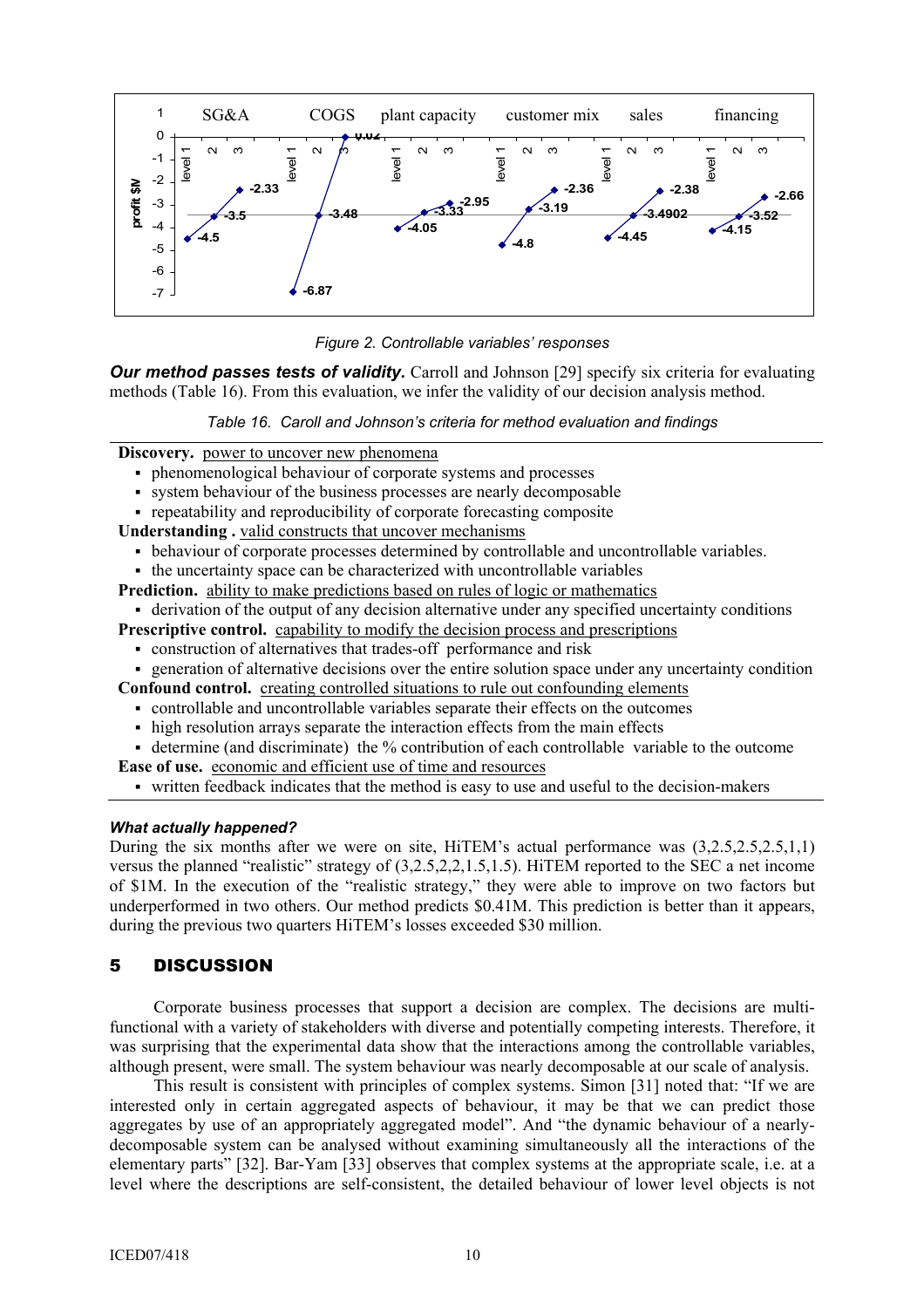relevant at a higher aggregated scale. And "The existence of multiple levels implies that simplicity can also be an emergent property. This means that the collective behaviour of many elementary parts can behave simply on a much larger scale". [33]

 Near decomposability of decisions is also consistent with the work of management scholars. Dawes [34] disclosed the "robust beauty" of linear models, i.e., experts are capable of identifying the predictors of an outcome with a linear relationship relative to the outcome. Research studies suggest that verbally reported weights were substantially overstated the importance of minor facts [35]. These research scholars sought experts who use the interactions in their decision-making, "configural" judges. The ANOVA statistics from these configural judges showed significant interaction terms.

"Despite their significance, however, these interactions rarely accounted for much judgmental variance ... judges were not necessarily mistaken when they claimed to use information configurally, *but that linear models provided such good approximations to nonlinear processes that the judges' nonlinearity was difficult to detect.*" [36] (Italics are ours) Our experiments also exhibit this phenomenon. Framing a decision problem at the appropriate scale, near decomposability of complex systems, and the nearlinear behaviour of complex systems are areas worthy of more study.

## 6 CONCLUDING REMARKS

This research breaks new ground in corporate decision-analysis using DOE and Gage theory. It expands DOE and MSA research to an entirely new domain: administrative science. We have shown:

#### **Engineering design approach to corporate decision analysis using DOE is feasible.**

One, we can explore the entire solution space. Using orthogonal arrays of controllable variables, we can derive outcomes over the entire solution space with the most parsimonious set of experiments. This capability unconstrains the range of "what if" questions decision makers can pose. Two, we can explore outcomes over the entire uncertainty space. Because the uncertainty space is constructed using uncontrollable variables, we can explore any decision alternative and its outcome over the entire space of uncertainty. This unconstrains the range of "what if" questions about uncertainty.

**Engineering approach to analyze data quality using Gage theory is feasible.** 

We can consider the executives who are forecasting, their knowledge, data bases, formal and informal procedures as a *measurement system*. Using Gage theory on this measuring system, we were able to measure repeatability and reproducibility. Regrettably, we can find no body of work to benchmark business-process Gage data. This suggests a new territory for research.

 **Validity tests suggest our** *in situ* **experiments and our DOE decision-analysis method are valid.**  Validity is inferred from our findings of executive feedback, statistical analyses of company experiments, validation criteria specified by scholars for tests of construct, internal, and external validity, as well as of reliability and Gage R&R analysis.

#### **REFERENCES**

- [1] Montgomery D.C. *Design and Analysis of Experiments*, 2001. (John Wiley & Sons, New York).
- [2] Automobile Industry Action Group (AIAG) and the American Society for Quality Control (ASQC). *Measurement Systems Analysis,* 2002. (AIAG).
- [3] Keeney R.L. On the Foundations of Prescriptive Decision Analysis. *Utility Theories: Measurements and Applications,* W. Edwards (editor), 1992. (Springer-Verlag, New York).
- [4] Von Neumann J. and O. Morgenstern. *Theory of Games and Economic Behavior*, 1973. (Princeton University Press, Princeton, New Jersey.).
- [5] Resnik M.D. *Choices*, 2002. (University of Minnesota Press, Minneapolis).
- [6] Kahneman D. and A. Tversky. Choices, Values, and Frames. *Choices, Values, and Frames*, D. Kahneman and A. Tversky (editors), 2003. (Cambridge University Press, Cambridge).
- [7] Simon H.A. *Administrative Behavior,* 1997. pp. 118. (The Free Press, New York).
- [8] Kahneman D. and A. Tversky. Prospect Theory: An Analysis of Decision under Risk. *Choices, Values, and Frames*, D. Kahneman and A. Tversky (editors), 2003. (Cambridge University Press, Cambridge).
- [9] Klein G. *Sources of Power*, 1998. (The MIT Press, Cambridge, Massachusetts).
- [10] Strategic Decisions Group. *Decision Analysis Volume 1: General Collection*, R.A. Howard and J.E. Matheson (Editors), 2004. pp. 63. (Strategic Decisions Group).
- [11] Ibid. pp. 10.